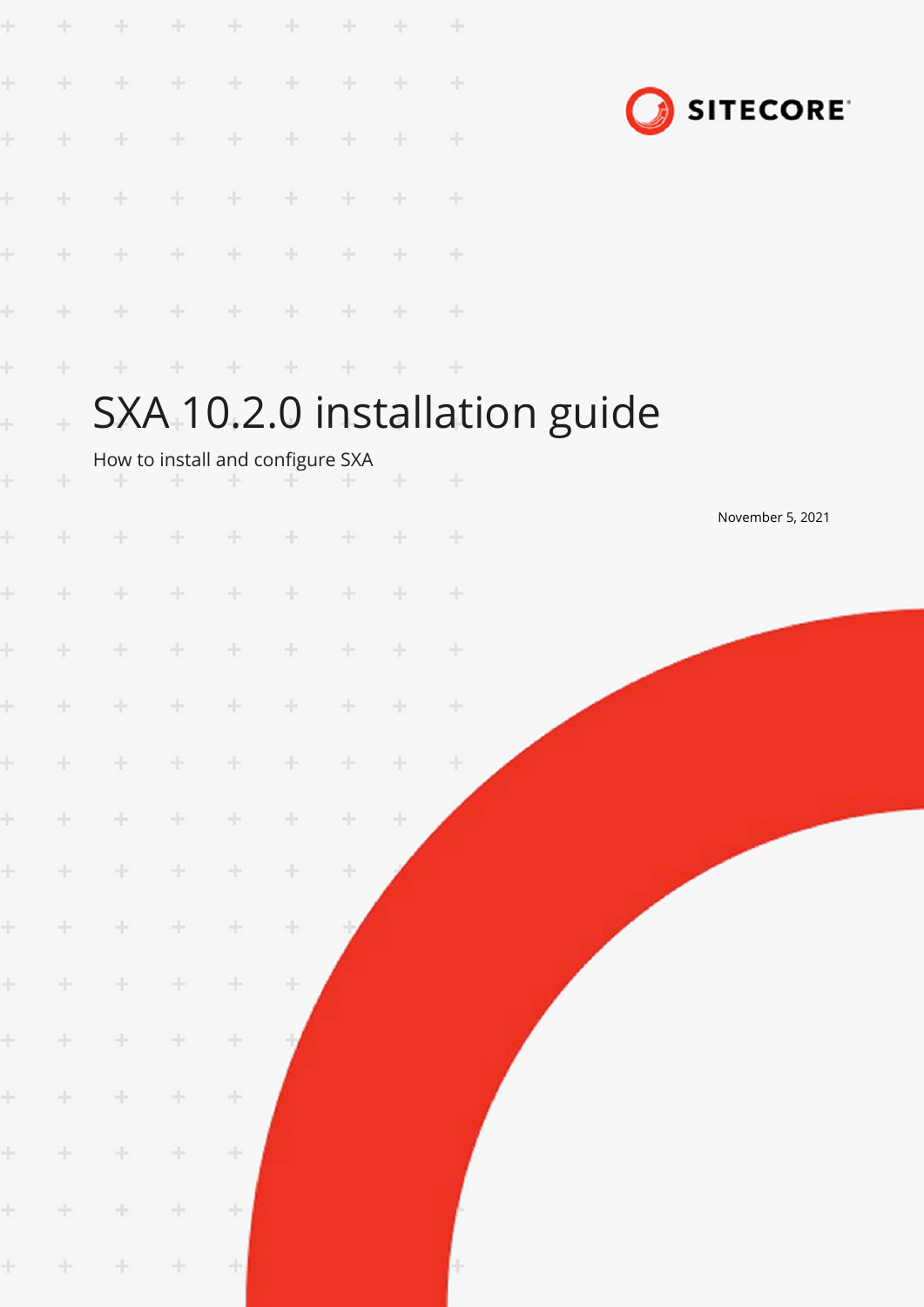

# **Table of Contents**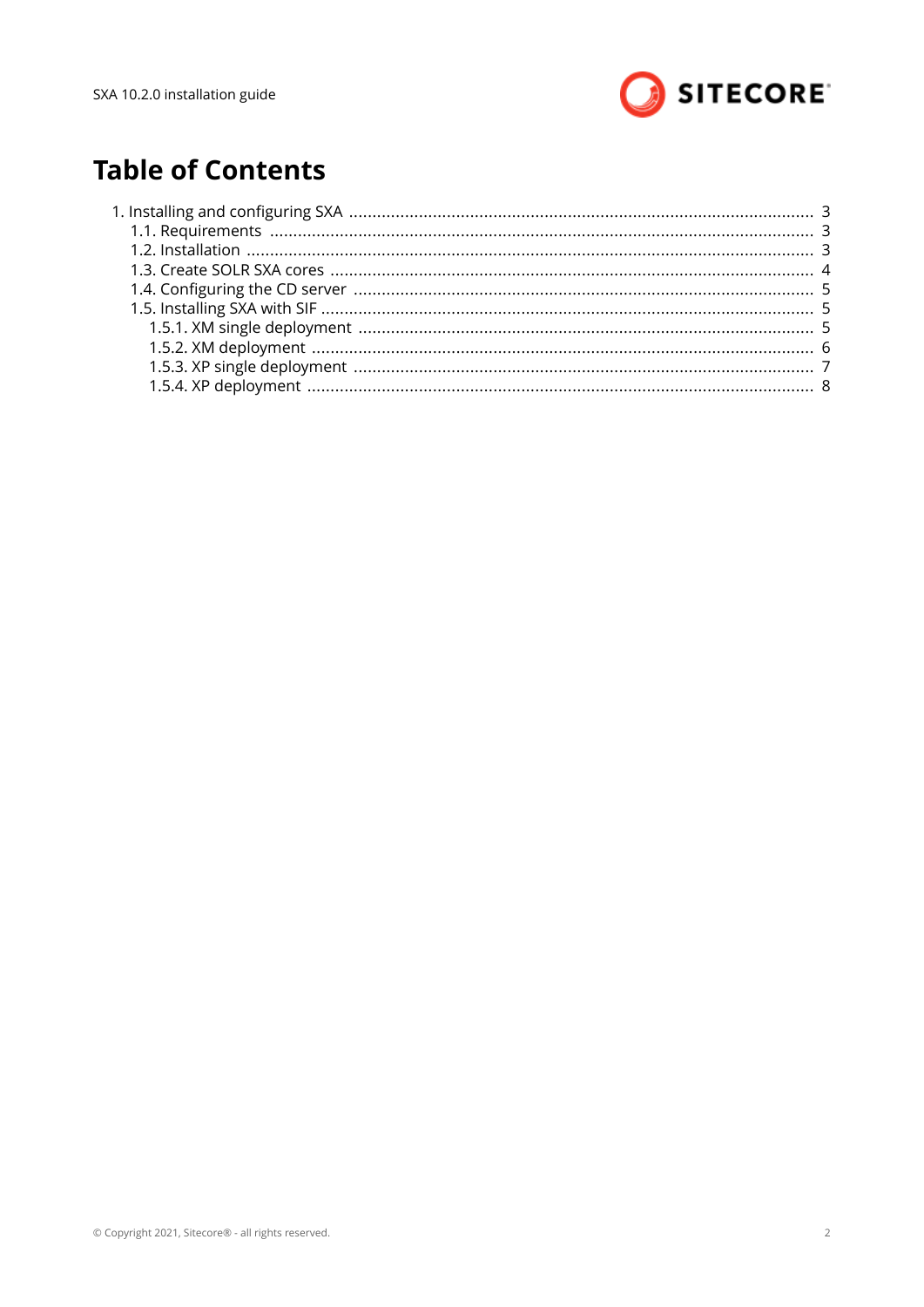

## <span id="page-2-0"></span>**1. Installing and configuring SXA**

Introduction to what's needed to install and configure the Sitecore Experience Accelerator.

To install Sitecore Experience Accelerator (SXA), you must have Sitecore Experience Platform installed on your on-premise content management server. You must download the SXA installation package that corresponds to your version of the Sitecore Experience Platform from the [Sitecore Downloads](http://dev.sitecore.net) [page.](http://dev.sitecore.net)

### **1.1. Requirements**

Prerequisites for installing the Sitecore Experience Accelerator.

Before installing SXA; ensure that you have the following:

- Sitecore Experience Platform 10.2 Initial Release
- Sitecore PowerShell Extensions 6.3

### **NOTE**

If you deploy SXA to a CD environment, do not install Sitecore PowerShell Extensions.

### **1.2. Installation**

This section covers installing SXA manually. To install SXA with SIF, refer to the [Installing SXA with SIF](#page-4-0) section.

To install SXA:

- 1. Download the appropriate SXA installation package from http://dev.sitecore.net
- 2. On the Sitecore Launchpad, click **Control Panel**.
- 3. In the **Control Panel**, in the **Administration** section, click **Install a package** to open the Installation Wizard.
- 4. Click **Upload package**, and follow the steps to upload the SXA package to Sitecore.
- 5. Click **Next**, and follow the steps to install the package.
- 6. Before you close the wizard, select **Restart the Sitecore Client** and **Restart the Sitecore Server**.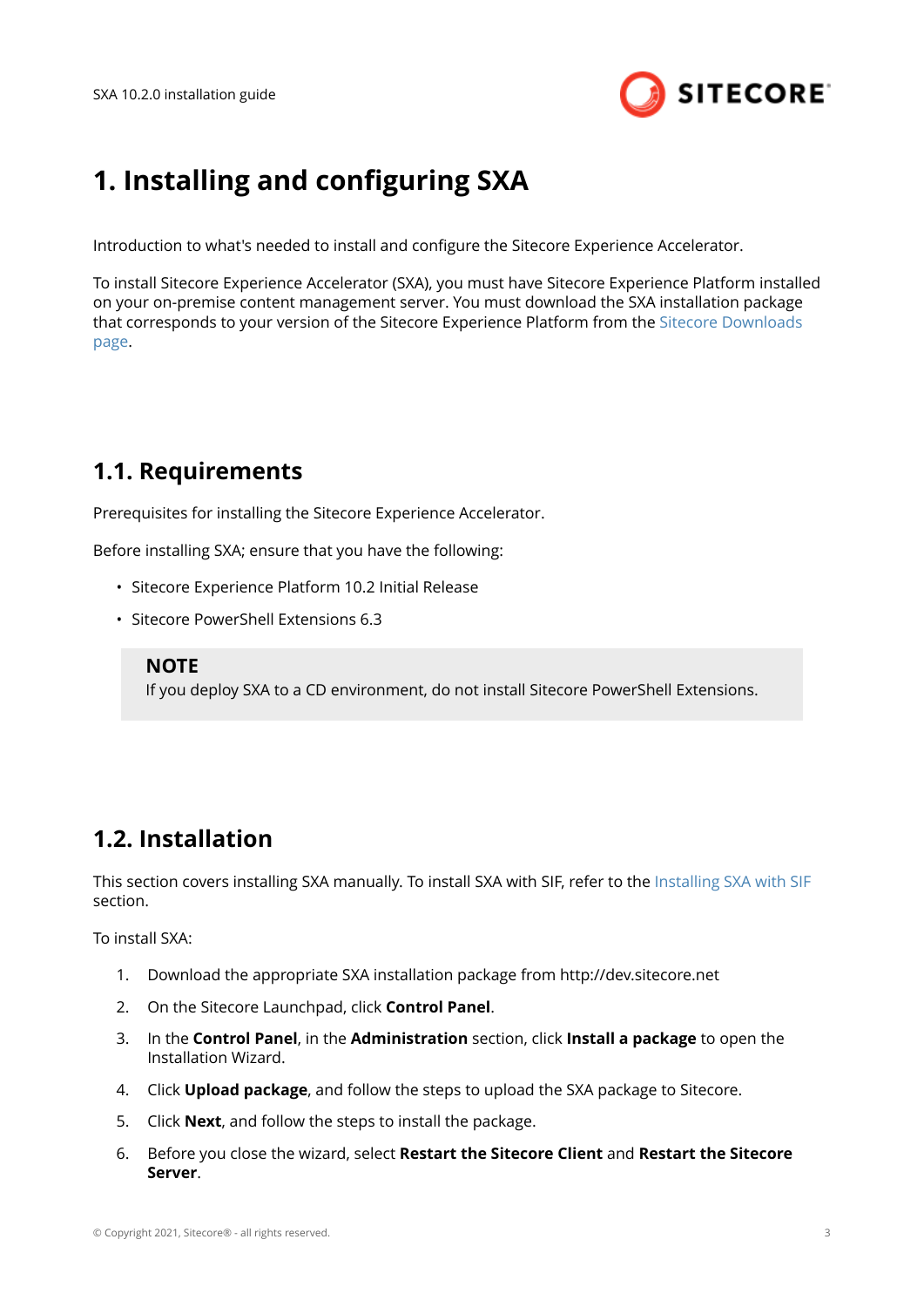

### <span id="page-3-0"></span>**WARNING**

The Azure app service has a timeout set to 230 seconds per request. If you install SXA on an existing Azure Sitecore solution, consider scaling up to a higher service tier temporarily to prevent a request timeout from occurring.

### **1.3. Create SOLR SXA cores**

Instructions on how to create SOLR SXA core for your SXA installation.

After installing SOLR and connecting it to your Sitecore instance, you may notice that a number of default Sitecore platform cores have been added. In SOLR, a core is an instance of a Lucene index that contains the configurations for that index. Each index should have its own core, therefore for each custom index you wish to create for SXA, you must create a core.

To create your SOLR SXA core:

- 1. Duplicate the core directory created for sitecore master index (or company name master index) twice and rename to:
	- sitecore\_sxa\_master\_index
	- sitecore\_sxa\_web\_index
- 2. In those two folders, remove everything besides the "conf" directory.
- 3. On the Solr web interface, click **Core Admin**, and click **Add Core** to add Sitecore sxa master index. Do the same for sitecore sxa\_web\_index.

#### **NOTE**

Make sure that the names of the Solr cores you created match the settings for sitecore sxa master index and sitecore sxa web index in Sitecore.XA.Foundation.Search.Solr.config.

- 4. In Sitecore, log in to the **Launchpad**, and open the **Control Panel**.
- 5. In the **Indexing** section, click **Populate Solr Managed Schema**.
- 6. In the **Schema Populate** dialog, select sitecore\_sxa\_master\_index and sitecore\_sxa\_web\_index, and click **Populate**.
- 7. In the **Indexing** section, click **Indexing Manager**.
- 8. In the **Indexing Manager** dialog box, select sitecore sxa master index and sitecore\_sxa\_web\_index, and click **Rebuild**.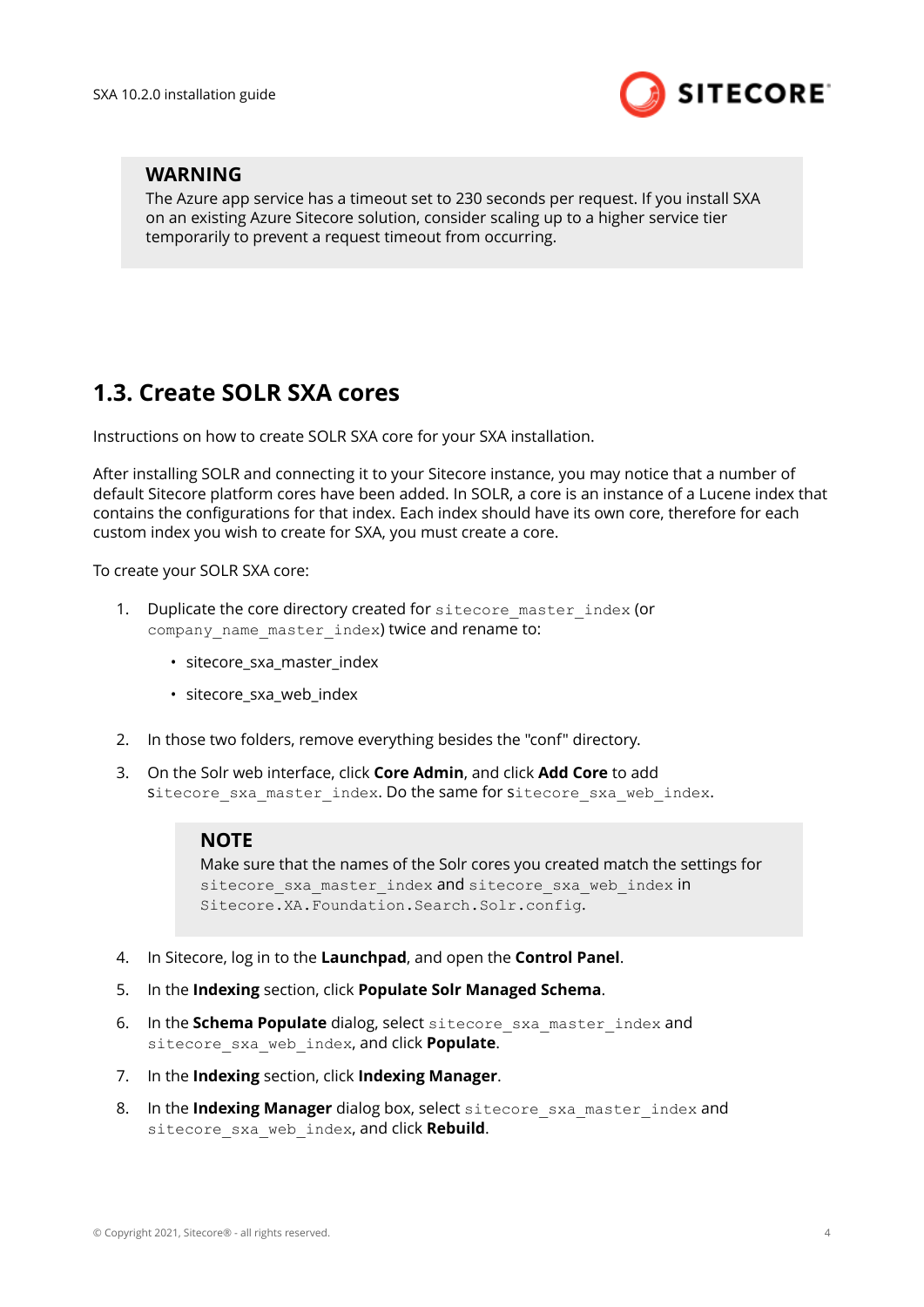

### <span id="page-4-0"></span>**1.4. Configuring the CD server**

When you deploy the SXA to a CD environment, you should download the Sitecore Experience Accelerator CD package, unzip the package, and copy the files in the website folder.

#### **IMPORTANT**

If you deploy SXA to a CD environment, do not install Sitecore PowerShell Extensions.

If you set up an XM scaled (XM1) topology, add this key in the  $\langle$ appSettings> section in the Web.config file on your CD server:

<add key="sxaxm:define" value="sxaxmonly" />

## **1.5. Installing SXA with SIF**

Before installing SXA with SIF, make sure you have the following:

- Sitecore Installation Framework 2.3.0
- Sitecore Experience Platform instance
- SXA SIF Deployment configuration files
	- SXA-SingleDeveloper-XM0.json
	- SXA-SingleDeveloper-XM1.json
	- SXA-SingleDeveloper-XP0.json
	- SXA-SingleDeveloper-XP1.json
	- sxa-XM0.json
	- sxa-XP0.json
	- sxa-XM1-CM.json
	- sxa-XM1-CD.json
	- sxa-XP1-CM.json
	- sxa-ZP1-CD.json
	- spe.json
	- sxa-solr.json

### **1.5.1. XM single deployment**

Required artifacts:

- Sitecore Experience Accelerator XM scwdp package
- Sitecore PowerShell Extentions scwdp package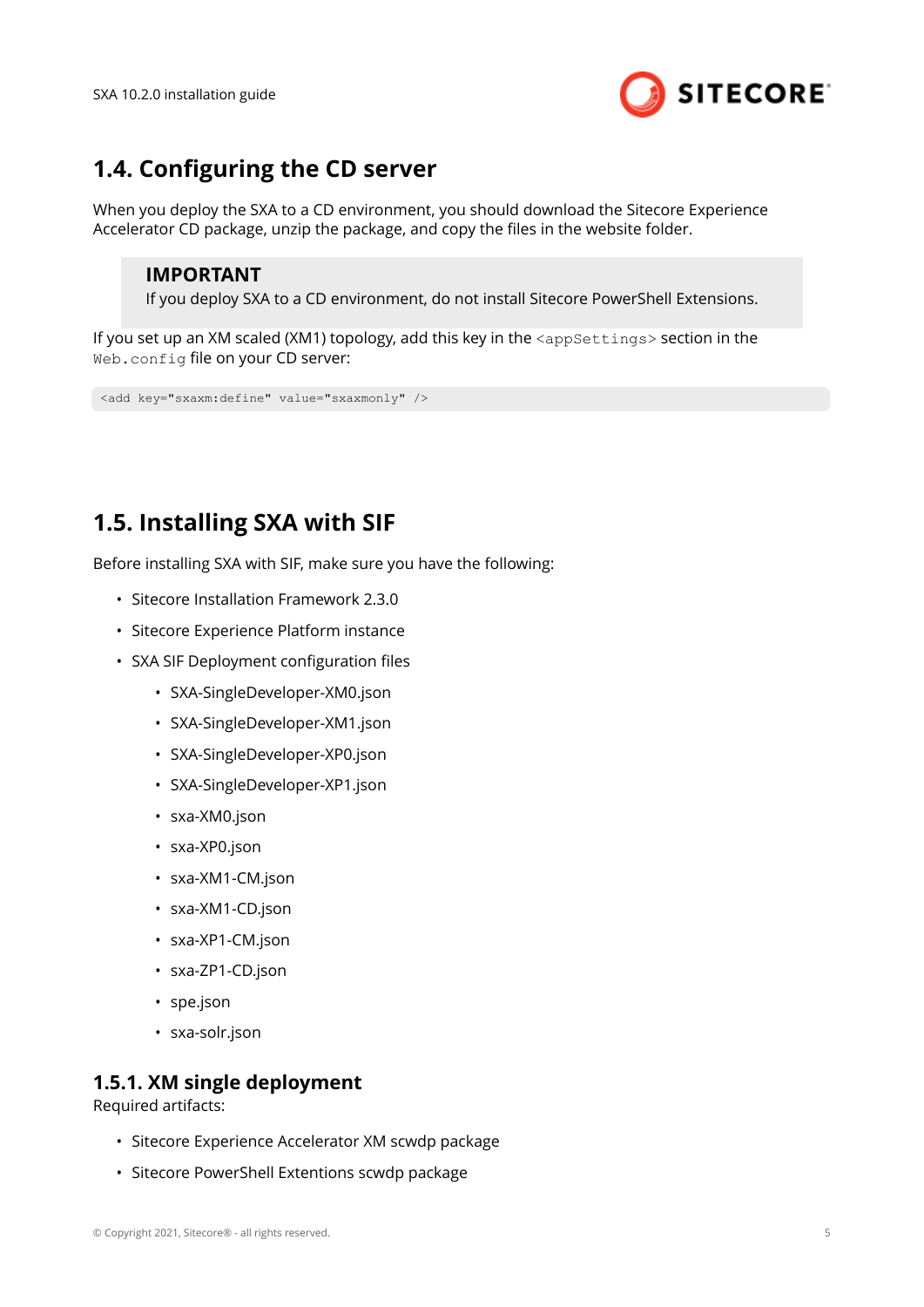

<span id="page-5-0"></span>In order to deploy SXA to an XM single environment, you can use the SXA-SingleDeveloper-XM0.json Configuration file. The SIF configuration deploys Sitecore PowerShell Extensions, creates the appropriate Solr cores for the SXA search indexes, and deploys a SXA scdwp package.

#### The following is an example script:

```
# The Prefix used on SOLR, Website and Database instances. 
$prefix = "XM0" 
# The Password for the Sitecore Admin User 
$SitecoreAdminPassword = "b" 
# The root folder with the license file and WDP files. 
$SCInstallRoot = "C:\ResourceFiles" 
# The URL of the Solr Server 
$SolrUrl = "https://localhost:8996/solr" 
# The Folder that Solr has been installed in. 
$SolrRoot = "C:\Solt-8.8.2"# The Name of the Solr Service. 
$SolrService = "Solr-8.8.2" 
# The DNS name or IP of the SQL Instance. 
$SqlServer = "localhost" 
# A SQL user with sysadmin privileges. 
$SqlAdminUser = "sa" 
# The password for $SQLAdminUser. 
$SqlAdminPassword = "12345" 
# The name for the Sitecore Management Server server. 
$Sitename = "$prefix.sc" 
$SPEPackage = (Get-ChildItem "$SCInstallRoot\<Sitecore PowerShell Extensions scwdp package 
name>").FullName 
$SXAPackage = (Get-ChildItem "$SCInstallRoot\<Sitecore Experience Accelerator XM scwdp package 
name>").FullName 
# Install Sitecore Powershell and Experience Accelerator packages 
$sitecoreParams = @{ 
   Path = "$SCInstallRoot\SXA-SingleDeveloper-XM0.json"
   SPEPackage = $SPEPackage
   SXAPackage = $SXAPackage
   Prefix = 5 \text{prefix} SitecoreAdminPassword = $SitecoreAdminPassword 
 SqlServer = $SqlServer 
 SqlAdminUser = $SqlAdminUser 
 SqlAdminPassword = $SqlAdminPassword 
   SqlAdminPassword = $SqlAdminPassword<br>SolrUrl = $SolrUrl = $SolrUrl
   SolrRoot = $SolrRoot
   SolrService = $SolrService
   Sitename = $Sitename
} 
Push-Location $SCInstallRoot
```

```
Install-SitecoreConfiguration @sitecoreParams -verbose *>&1 | Tee-Object SXA-SingleDeveloper.log
```

```
Pop-Location
```
### **1.5.2. XM deployment**

Required artifacts:

- Sitecore Experience Accelerator XM scwdp package
- Sitecore Experience Accelerator XM CD scwdp package
- Sitecore PowerShell Extensions scwdp package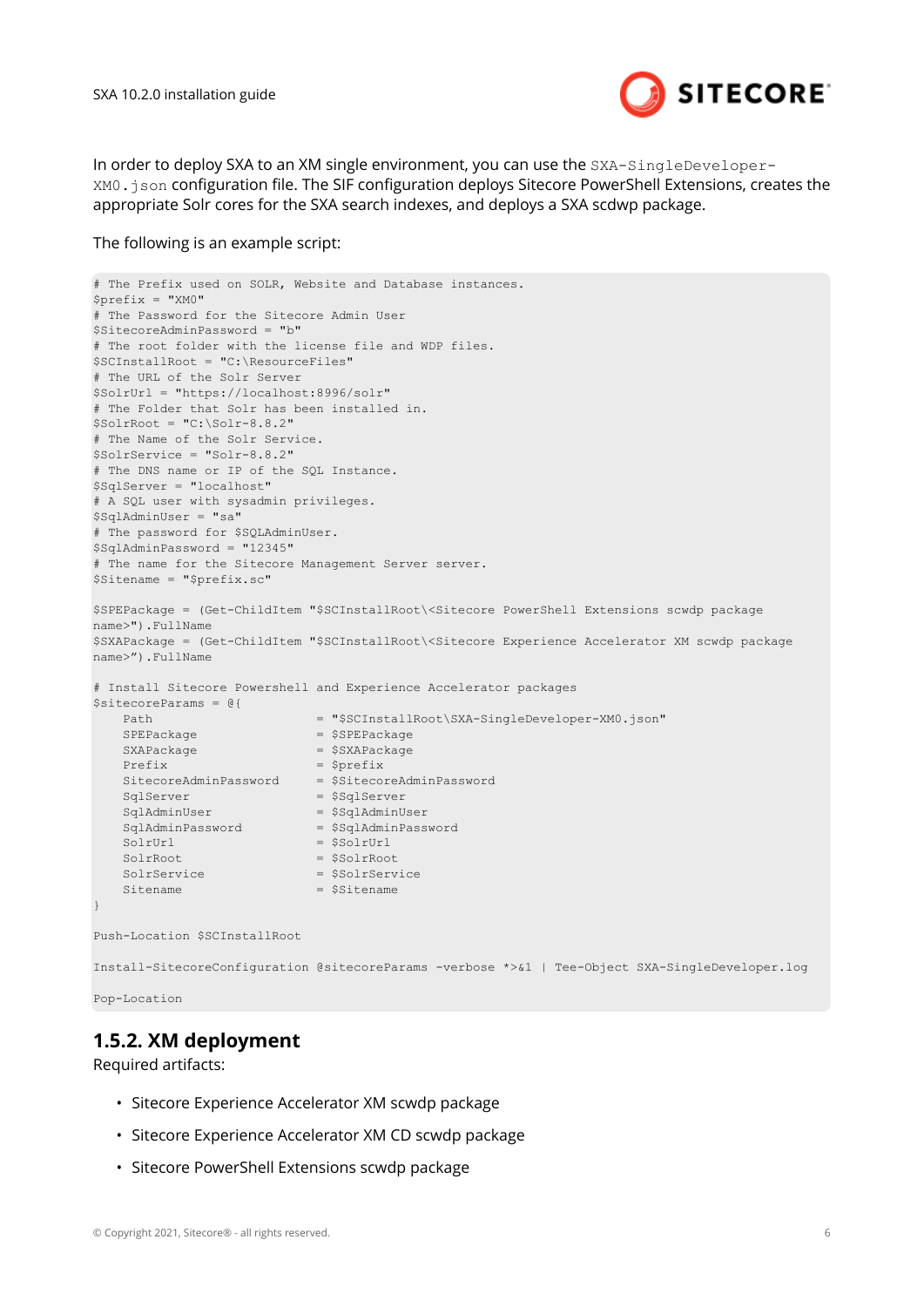

<span id="page-6-0"></span>In order to deply SXA to an XM environment, you can use the SXA-SingleDeveloper-XM1.json configuration file. The SIF configuration deploys SItecore PowerShell Extensions, creates the appropriate Solr cores for the SXA search indexes, and deploys SXA scdwp packages to the Content Management and Content Delivery environments.

The following is an example script:

```
# The Prefix used on SOLR, Website and Database instances. 
$prefix = "XM1" 
# The Password for the Sitecore Admin User 
$SitecoreAdminPassword = "b" 
# The root folder with the license file and WDP files. 
$SCInstallRoot = "C:\resourcefiles" 
# The URL of the Solr Server 
$SolrUrl = "https://localhost:8996/solr" 
# The Folder that Solr has been installed in. 
$SolrRoot = "C:\Solr-8.8.2" 
# The Name of the Solr Service. 
$SolrService = "Solr-8.8.2" 
# The DNS name or IP of the SQL Instance. 
$SqlServer = "localhost" 
# A SQL user with sysadmin privileges. 
$SqlAdminUser = "sa" 
# The password for $SQLAdminUser. 
$SqlAdminPassword = "12345" 
# The name for the Sitecore Content Management server. 
$CMSitename = "$prefix.cm" 
# The name for the Sitecore Content Delivery server. 
$CDSiteName = "$prefix.cd" 
$SPEPackage = (Get-ChildItem "$SCInstallRoot\<Sitecore PowerShell Extensions scwdp package 
name>").FullName 
$SXACMPackage = (Get-ChildItem "$SCInstallRoot\<Sitecore Experience Accelerator XM scwdp package 
name>").FullName 
$SXACDPackage = (Get-ChildItem "$SCInstallRoot\<Sitecore Experience Accelerator XM CD scwdp 
package name>").FullName 
# Install Sitecore Powershell and Experience Accelerator packages 
$sitecoreParams = @{ 
   Path = "$SCInstallRoot\SXA-SingleDeveloper-XM1.json"
   SPEPackage = $SPEPackage
   SXACMPackage = $SXACMPackage
   SXACDPackage = $SXACDPackage
   Prefix = 5prefixSitecoreAdminPassword = $SitecoreAdminPassword
SqlServer = $SqlServer
 SqlAdminUser = $SqlAdminUser 
   sqlAdminPassword = $SqlAdminPassword
   SolrUrl = $SolrUrl = $SolrUrl
   SolrRoot = SSolrRootSolrService = $SolrService
   SitecoreContentManagementSiteName = $CMSitename = $CMSitename
    SitecoreContentDeliverySiteName = $CDSiteName 
} 
Push-Location $SCInstallRoot 
Install-SitecoreConfiguration @sitecoreParams *>&1 | Tee-Object SXA-SingleDeveloper.log
```
Pop-Location

### **1.5.3. XP single deployment**

Required artifacts: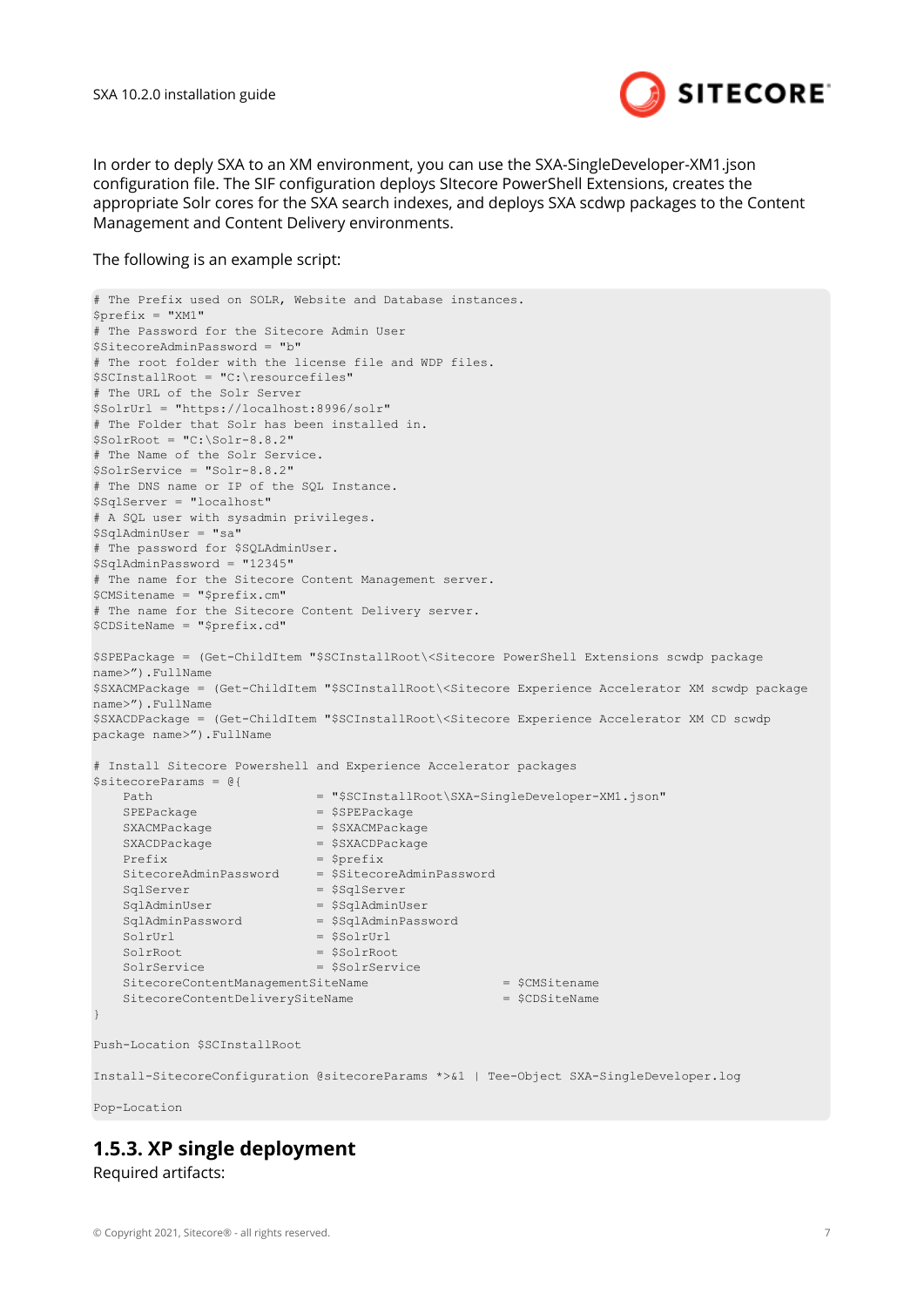

- <span id="page-7-0"></span>• Sitecore Experience Accelerator XP scwdp package
- Sitecore PowerShell Extensions scwdp package

In order to deploy SXA to an XP single environment, you can use the SXA-SingleDeveloper-XP0.json configuration file. The SIF configuration deploys Sitecore Powershell Extensions, creates the appropriate Solr cores for the SXA search indexes, and deploys the SXA scdwp package.

The following is an example script:

```
# The Prefix used on SOLR, Website and Database instances. 
$prefix = "XP0" 
# The Password for the Sitecore Admin User 
$SitecoreAdminPassword = "b" 
# The root folder with the license file and WDP files. 
$SCInstallRoot = "C:\ResourceFiles" 
# The URL of the Solr Server 
$SolrUrl = "https://localhost:8996/solr" 
# The Folder that Solr has been installed in. 
$SolrRoot = "C:\Solar-8.8.2"# The Name of the Solr Service. 
$SolrService = "Solr-8.8.2" 
# The DNS name or IP of the SQL Instance. 
$SqlServer = "localhost" 
# A SQL user with sysadmin privileges. 
$SqlAdminUser = "sa" 
# The password for $SQLAdminUser. 
$SqlAdminPassword = "12345" 
# The name for the Sitecore Content Delivery server. 
$Sitename = "$prefix.sc" 
$SPEPackage = (Get-ChildItem "$SCInstallRoot\<Sitecore PowerShell Extensions scwdp package 
name>").FullName 
$SXAPackage = (Get-ChildItem "$SCInstallRoot\<Sitecore Experience Accelerator XP scwdp package 
name>").FullName 
# Install Sitecore Powershell and Experience Accelerator packages 
$sitecoreParams = @{ 
   Path = "$SCInstallRoot\SXA-SingleDeveloper-XP0.json"
   SPEPackage = $SPEPackage
   SXAPackage = $SXAPackage
   Prefix = 5 \text{prefix} SitecoreAdminPassword = $SitecoreAdminPassword 
   SqlServer = $SqlServer = $SqlServer = $SqlServer = $SqlServer = $SqlServer = $SqlServer = $SqlServer = $
 SqlAdminUser = $SqlAdminUser 
 SqlAdminPassword = $SqlAdminPassword 
SolrUrl = $SolrUrl = $SolrUrl
   SolrRoot = $SolrRoot
   SolrService = $SolrService
   Sitename = SSitename
} 
Push-Location $SCInstallRoot
```
Install-SitecoreConfiguration @sitecoreParams -verbose \*>&1 | Tee-Object SXA-SingleDeveloper.log

Pop-Location

### **1.5.4. XP deployment**

Required artifacts:

• Sitecore Experience Accelerator XP scwdp package